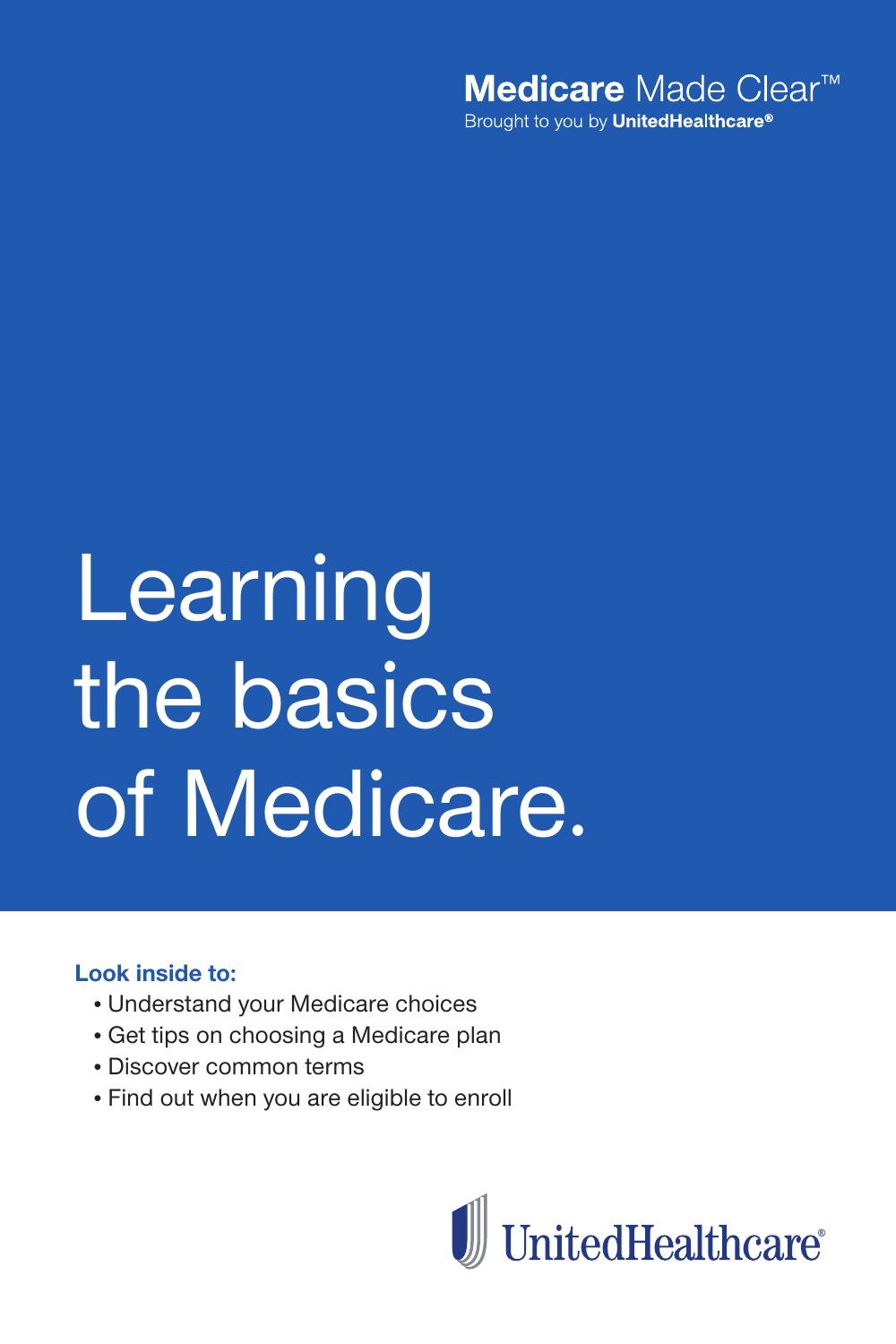# What is Medicare?



Medicare is a federally administered health insurance program providing health coverage to nearly 55 million Americans<sup>1</sup> above the age of 65 and other individuals who are eligible due to certain illnesses or disabilities.



1 cms.gov/Newsroom/MediaReleaseDatabase/Pressreleases/2015-Press-releases-items/2015-07-28.html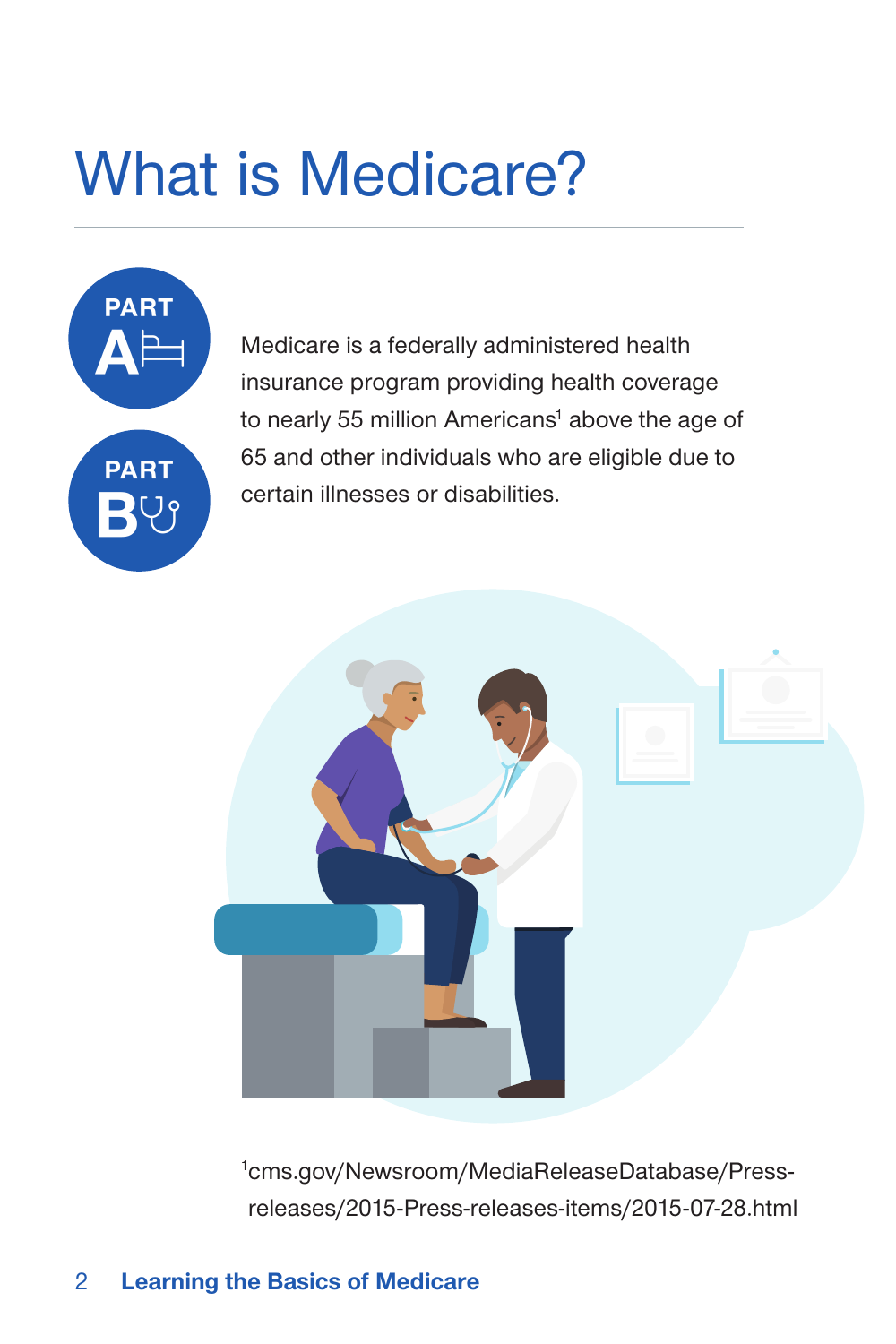# Who is eligible for Medicare?

#### **Someone who is:**

A U.S. citizen or legal resident for at least five consecutive years.

#### **AND is one of the following:**

- Age 65 or older
- Younger than 65 with a qualifying disability
- Any age with a diagnosis of end-stage renal disease or ALS

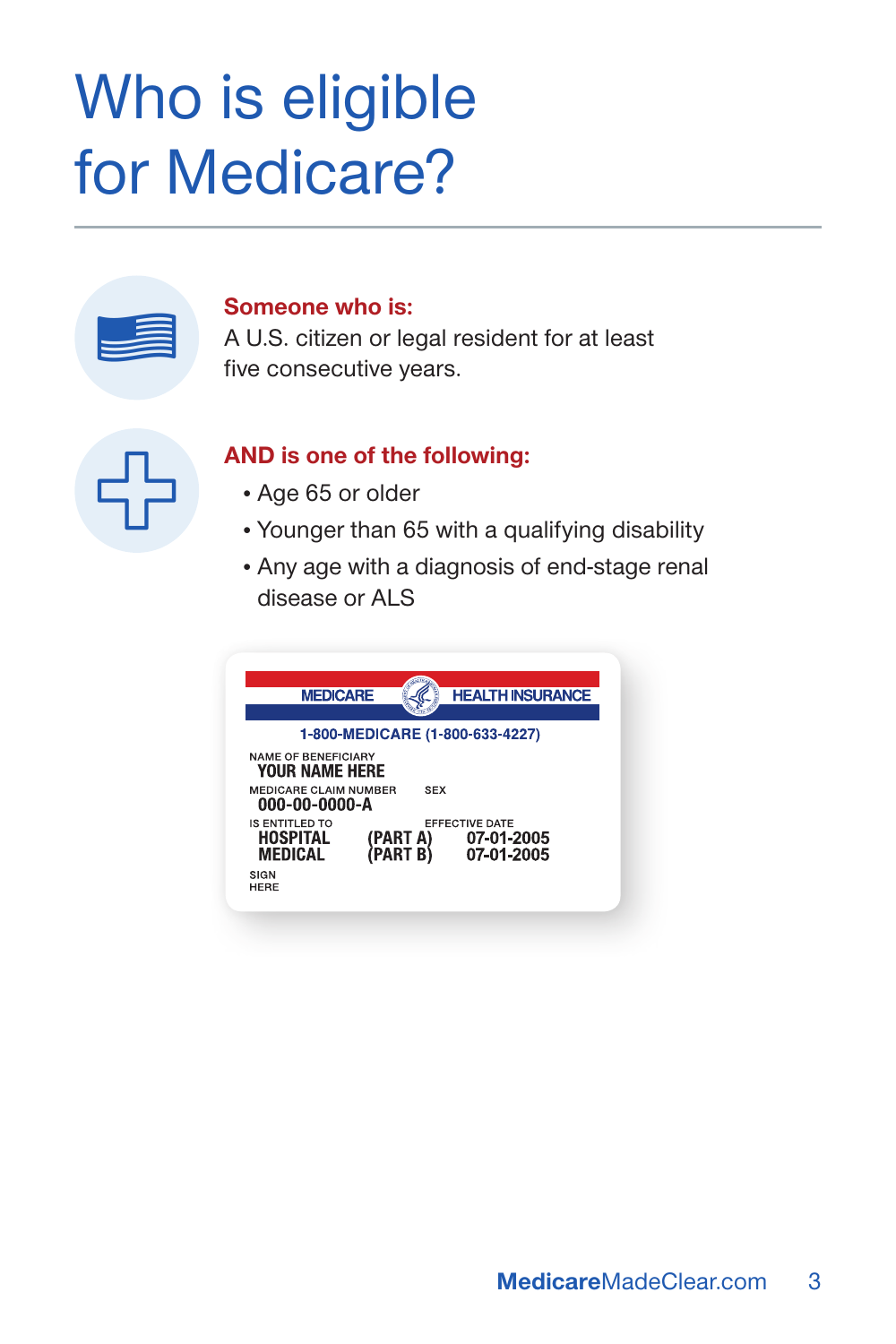# When it comes to Medicare, you have choices.

# **Medicare isn't "one size fits all." Understanding the basics may help you choose wisely.**

Your choices include:

- **Original Medicare,** which includes hospital stays (Part A) and doctor visits (Part B)
- **Original Medicare with a stand-alone prescription drug plan (Part D) and/or a Medicare supplement insurance plan**
- **Medicare Advantage (Part C),** which often includes a prescription drug (Part D) plan plus extra benefits in addition to hospital stays (Part A) and doctor visits (Part B)



**Most Medicare Advantage (Part C) plans include vision, hearing and dental benefits.**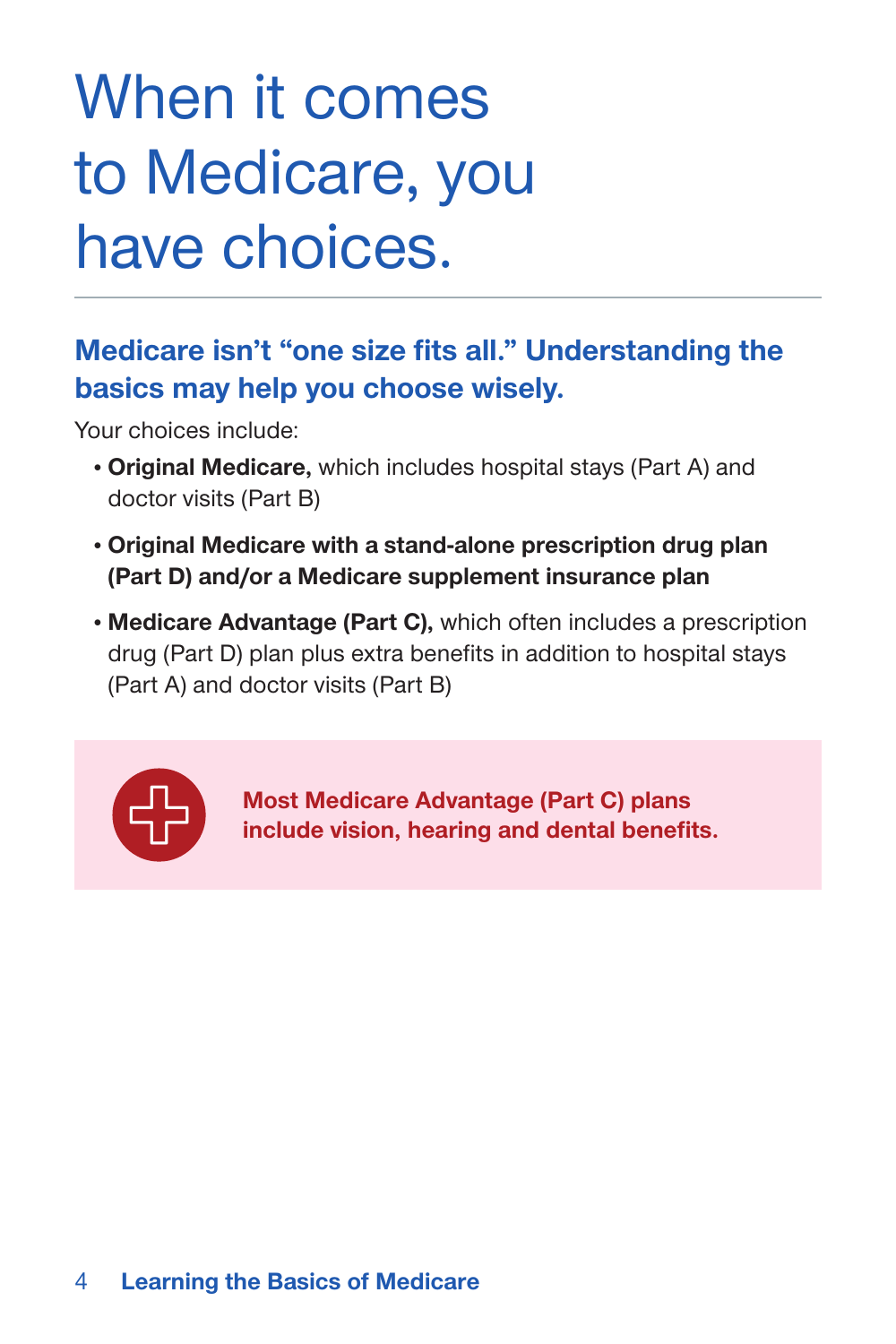# **Medicare Choices**

**step 1**

**Enroll in Original Medicare.**

# **Original Medicare.** Provided by the government.



**Part A** covers hospital stays

**PART B**V

**Part B** covers doctor and outpatient visits

MEDICARE **(C)** HEALTH INSURANCE 1-800-MEDICARE (1-800-633-4227) AME OF BENEFICIARY<br>YOUR NAME HERE SEX MEDICARE CLAIM NUMBER<br>000-00-0000-A EFFECTIVE DATE<br>(PART A) 07-01-2005<br>(PART B) 07-01-2005 IS ENTITLED TO<br>**HOSPITAL** MEDICAL SIGN<br>HERE

**step 2**

**Decide if you need additional coverage. You have two ways to get it.**

### **Option 1 Option 2 OR Add one or both of the following to Original Medicare: Choose a Medicare**

**Medicare Supplement Insurance.** Offered by private companies.



Covers some of the costs not paid by Original Medicare Parts A and B

**Medicare Part D.** Offered by private companies.

**PART Part D** covers  $\mathbf{D}$ r prescription drugs **Advantage plan:**

**Medicare Advantage (Part C).** Offered by private companies.

**PART**  $\mathbf{C}$ 

**Part C** combines Part A (hospital) and Part B (doctor)



Provides additional benefits

**PART D** 

Most plans cover prescription drugs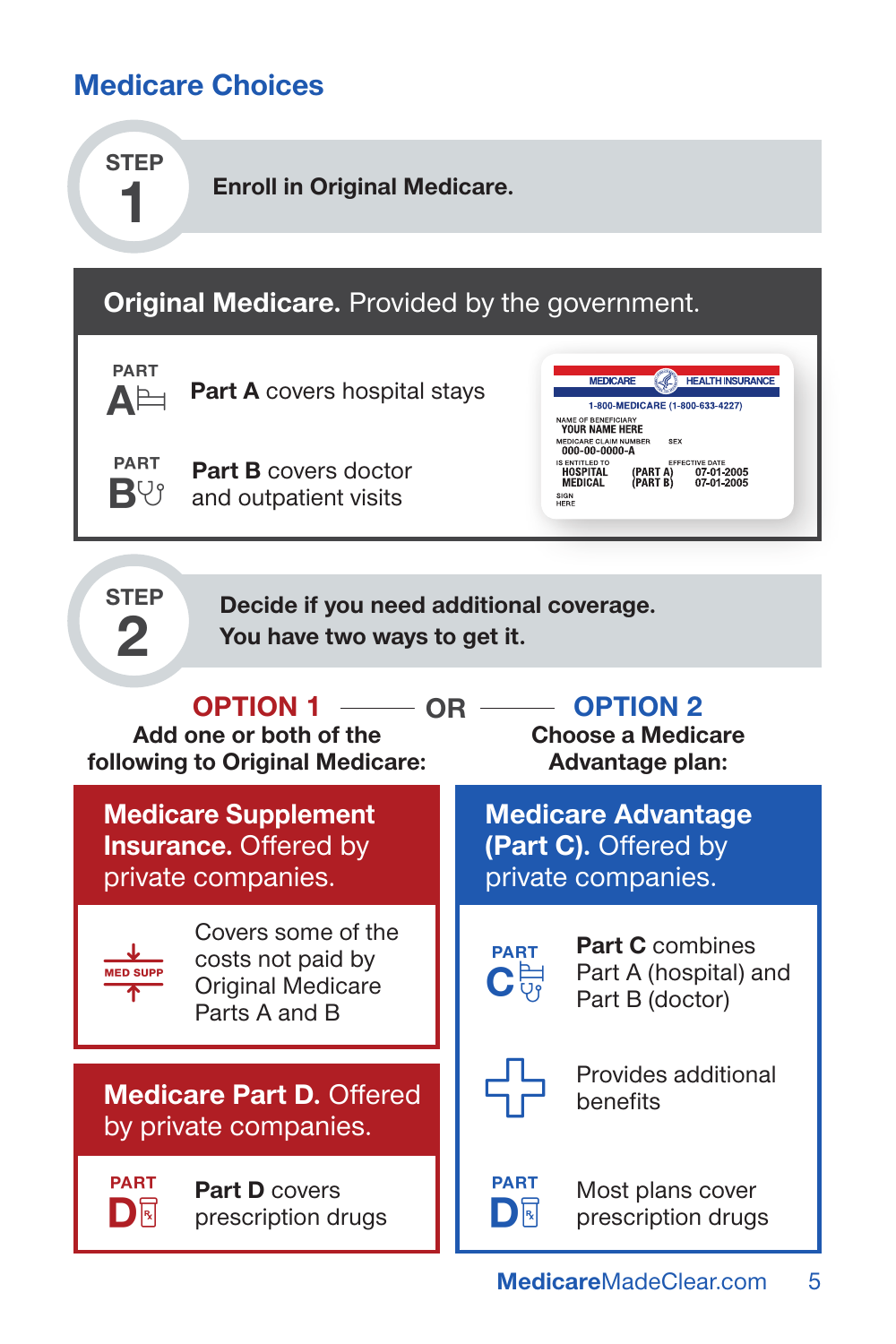# Medicare basics.

# **1 There are two main ways to get Medicare coverage.**

**You can choose Original Medicare (Parts A and B), which is provided by the federal government.** Original Medicare includes Part A for hospital stays and Part B for doctor visits.

 $\Omega$ **R**  $-$ 

**You can choose a Medicare Advantage (Part C) plan from a private insurance company.** Medicare Advantage plans combine Part A and Part B coverage, and many also include prescription drug coverage as well as additional benefits, such as routine hearing and vision care.



# **2 You will pay a share of your costs.**

- Original Medicare doesn't pay for everything, and there is no limit on your out-of-pocket costs
- No matter what type of Medicare plan you choose, you will pay a share of your costs through monthly premiums, deductibles, co-pays and co-insurance



# **3 Medicare supplement insurance plans help pay some of your out-of-pocket costs.**

Medicare supplement insurance plans, which are sold by private insurance companies, help pay for some of the expenses not covered by Original Medicare, like deductibles and co-pays.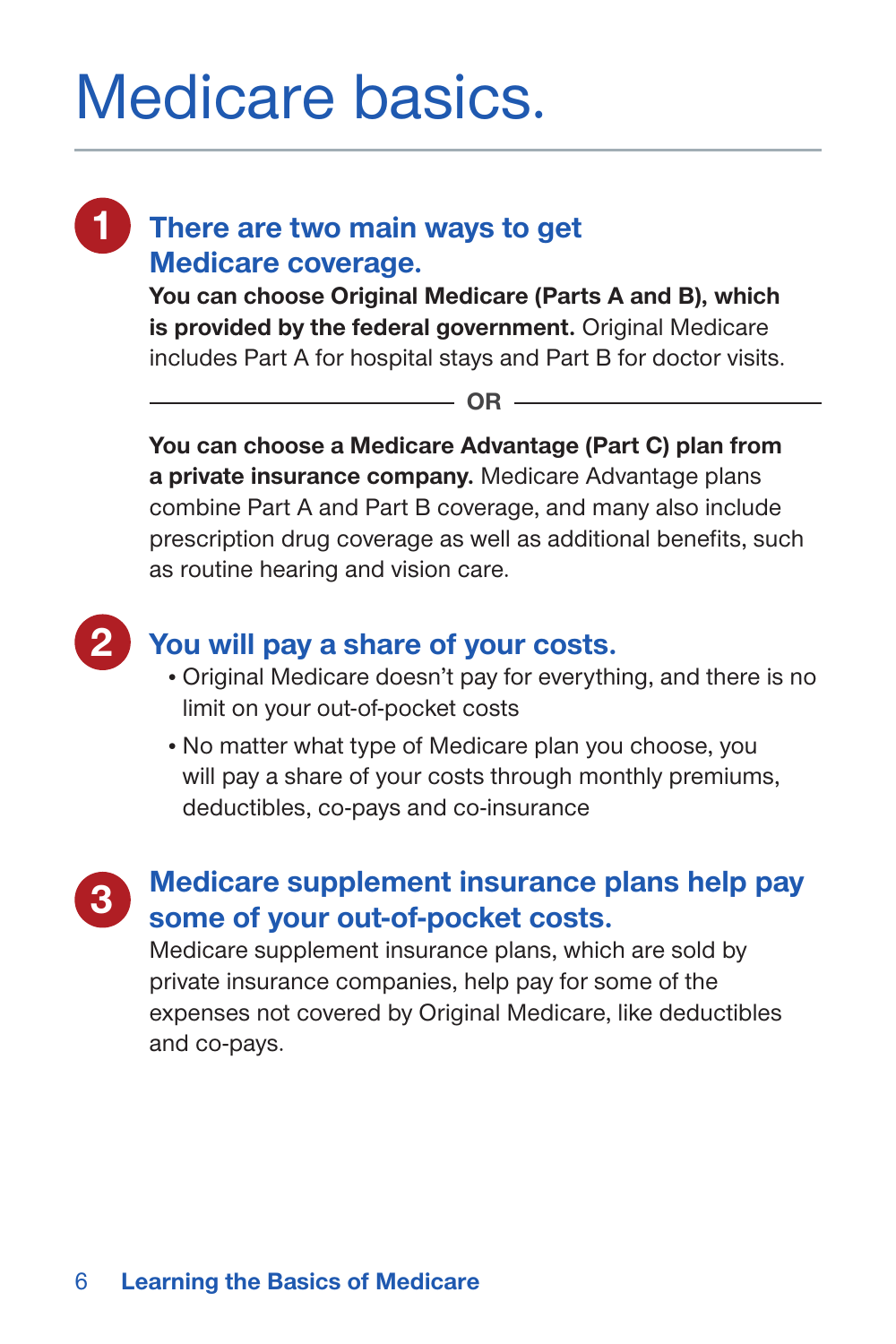# **4 There are two ways you can get coverage for prescription drugs.**

**You can enroll in a stand-alone Part D prescription drug plan**  to go with your Original Medicare coverage. Part D plans are sold by private companies.

 $-$  OR  $-$ 

**You can enroll in a Medicare Advantage (Part C) plan** that includes prescription drug coverage. Part C plans are also sold by private companies.



# **5 Know the choices in your state.**

- Original Medicare (Parts A and B) is the same across the U.S.
- Medicare Advantage (Part C) plans and prescription drug (Part D) plans may be available in only certain counties, states or regions
- Medicare supplement insurance plans help pay some of your out-of-pocket costs. They travel with you nationwide. Not all plans are available in all states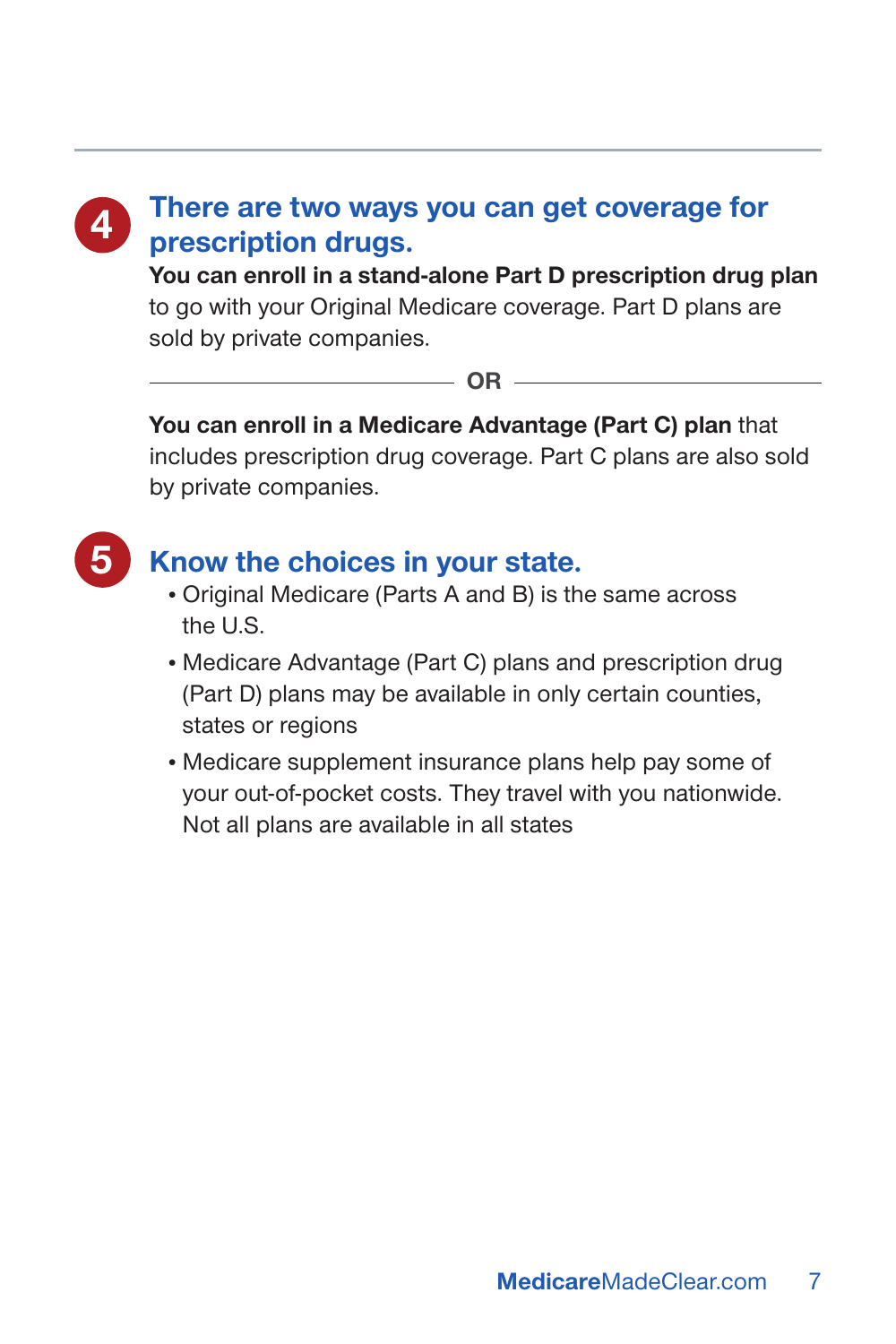# Medicare basics. (continued)

# **6 Enroll at the right time.**

### **Your Initial Enrollment Period (IEP) is your first chance to enroll in Medicare.**

Your IEP is seven months long and includes the three months before you turn 65, your birthday month and the three months after your birthday month.

- If you enroll before the month you turn 65, your coverage starts the first day of your birthday month
- If you enroll during your birthday month or later, your coverage start date could be delayed
- If you're under 65 and have a qualifying disability, you are automatically enrolled in Part A and Part B after you get Social Security or Railroad Retirement benefits for 24 months
- If you're under 65 and have ALS, you are automatically enrolled in Part A and Part B the first month you get disability benefits from Social Security or the Railroad Retirement Board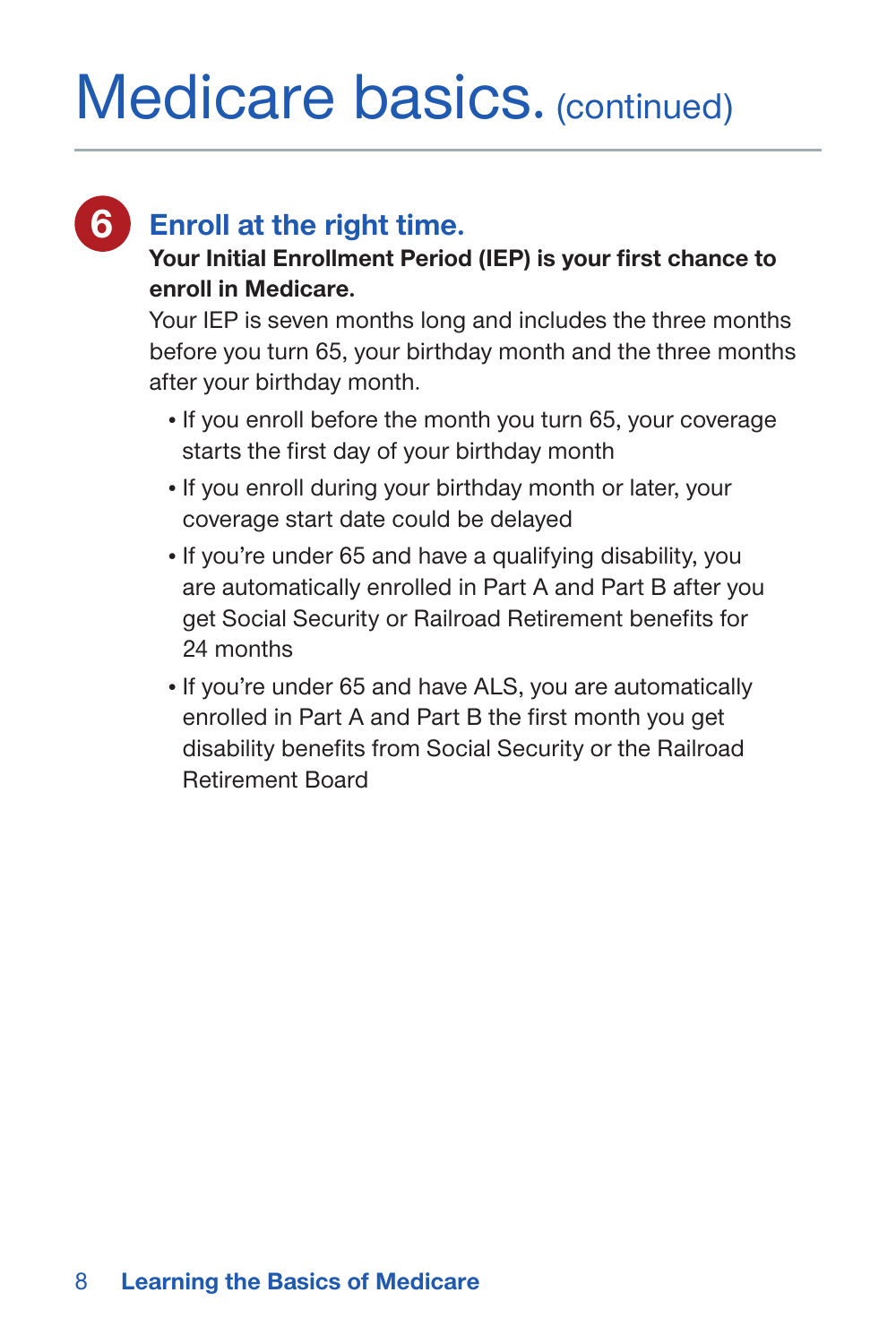### **7 You can review your choices once a year.**

After you choose your Medicare coverage, you can make changes each year during Medicare Open Enrollment, which is from October 15 to December 7.

# **8 You may be eligible for a Special Enrollment Period.**

You may be able to switch your Medicare coverage during a Special Enrollment Period (SEP) if you have certain life changes, such as:

- You retire and leave a health care plan offered by your employer or union
- You move out of your current plan's service area

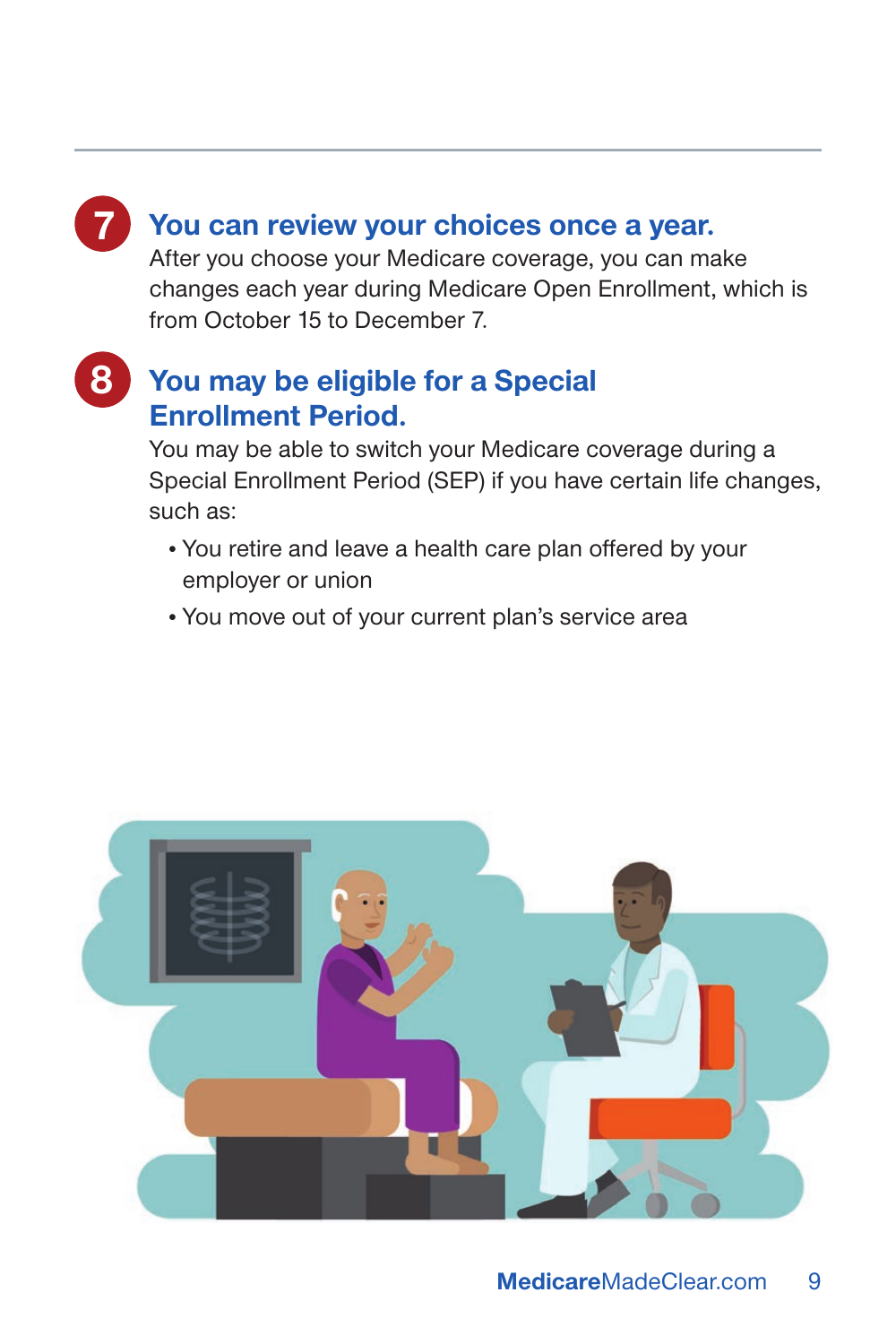# Key terms.

Medicare helps pay, but you'll still have costs. Medicare does not pay for all of your medical expenses. You'll help pay the cost of your care through different types of payments.

### **Co-insurance**

The costs that you and the health insurance plan pay are split on a percentage basis.

For example, you might pay 20% of the total allowed cost of a service and the plan would pay the remaining 80%.



# **Co-pay**

The fixed amount you pay at the time you receive a covered service.

For example, you might pay \$20 when you visit the doctor or \$12 when you fill a prescription.

**You Pay a Fixed Amount Your Plan Pays the Rest**



# **Deductible**

A set amount you pay out of pocket for covered services each year before your plan begins to pay.

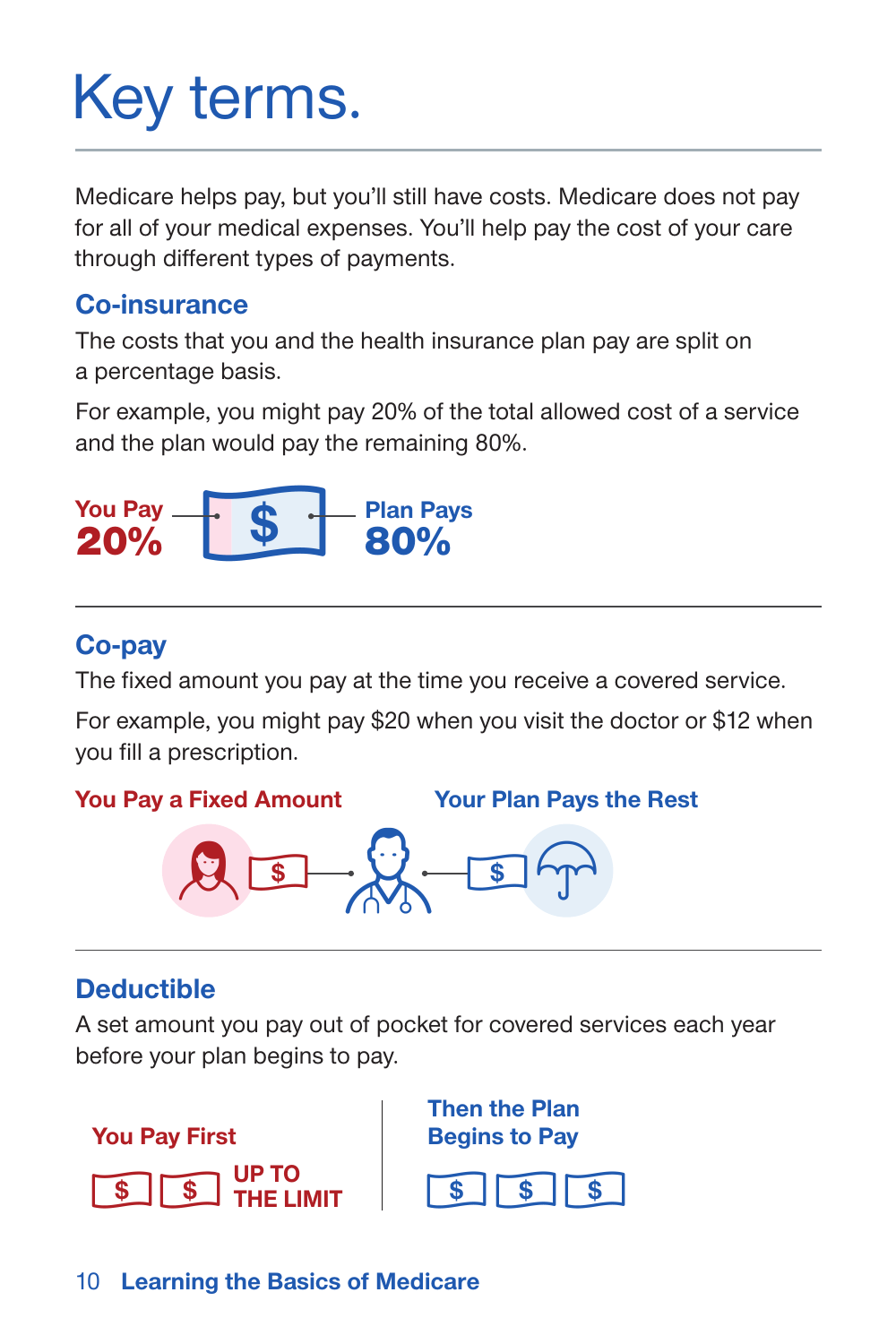# **Out-of-Pocket Maximum**

The maximum amount you pay during a policy period (usually a year). This amount does not include your premium or the cost of any services that are not covered by your plan.

After you reach your out-of-pocket maximum, your plan pays 100% of the allowed amount of covered services for the rest of the policy period.



### **Premium**

The fixed amount you pay your health insurance or plan for Medicare coverage. You may pay your premium to Medicare, to a private insurance company or both, depending on your coverage. Most premiums are charged monthly.

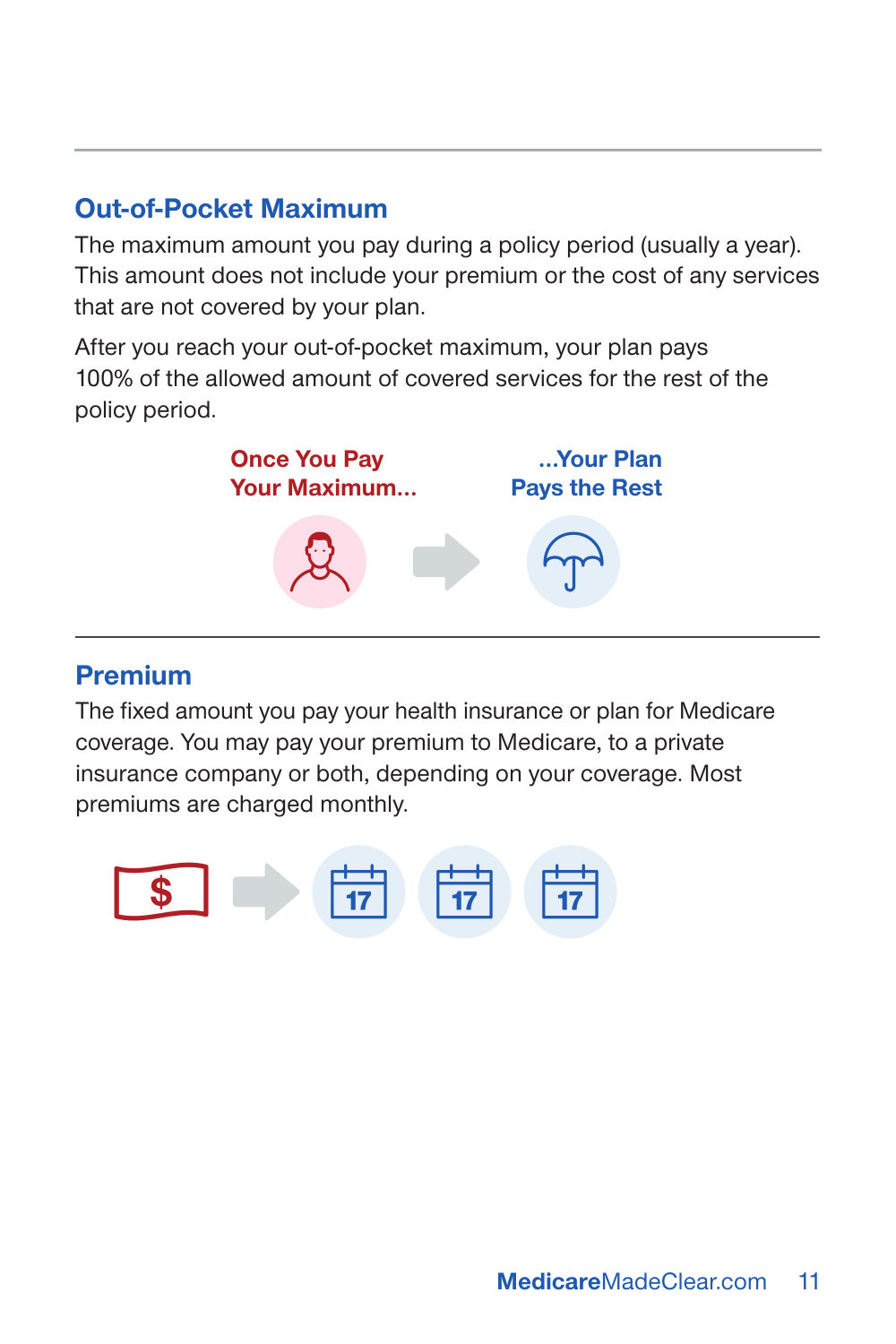# Explore your choices.

### **Enrolling in a Medicare plan for the first time.**

When you turn 65 or otherwise become eligible for Medicare for the first time, an enrollment window opens. This is called your Initial Enrollment Period.

#### **Initial Enrollment Period.**

If you don't have coverage through a former employer, you may want to consider enrolling during your seven-month Initial Enrollment Period the three months before the month you turn 65, the month of your birthday, and the three months after your birthday month.



### **Change happens.**

Health care needs can change from year to year. Be sure to review your needs (upcoming surgeries, current prescription drugs, new wellness goals) so you can find a plan to best meet them. You can change your plan once a year during the Open Enrollment Period. This is a seven-week period from October 15 through December 7.



**If you have health insurance through your employer, a Medicare plan could work with your employer-sponsored coverage.**

Check with your benefits administrator to see if it makes sense for you to sign up for Original Medicare (Parts A and B) in addition to the coverage you get today.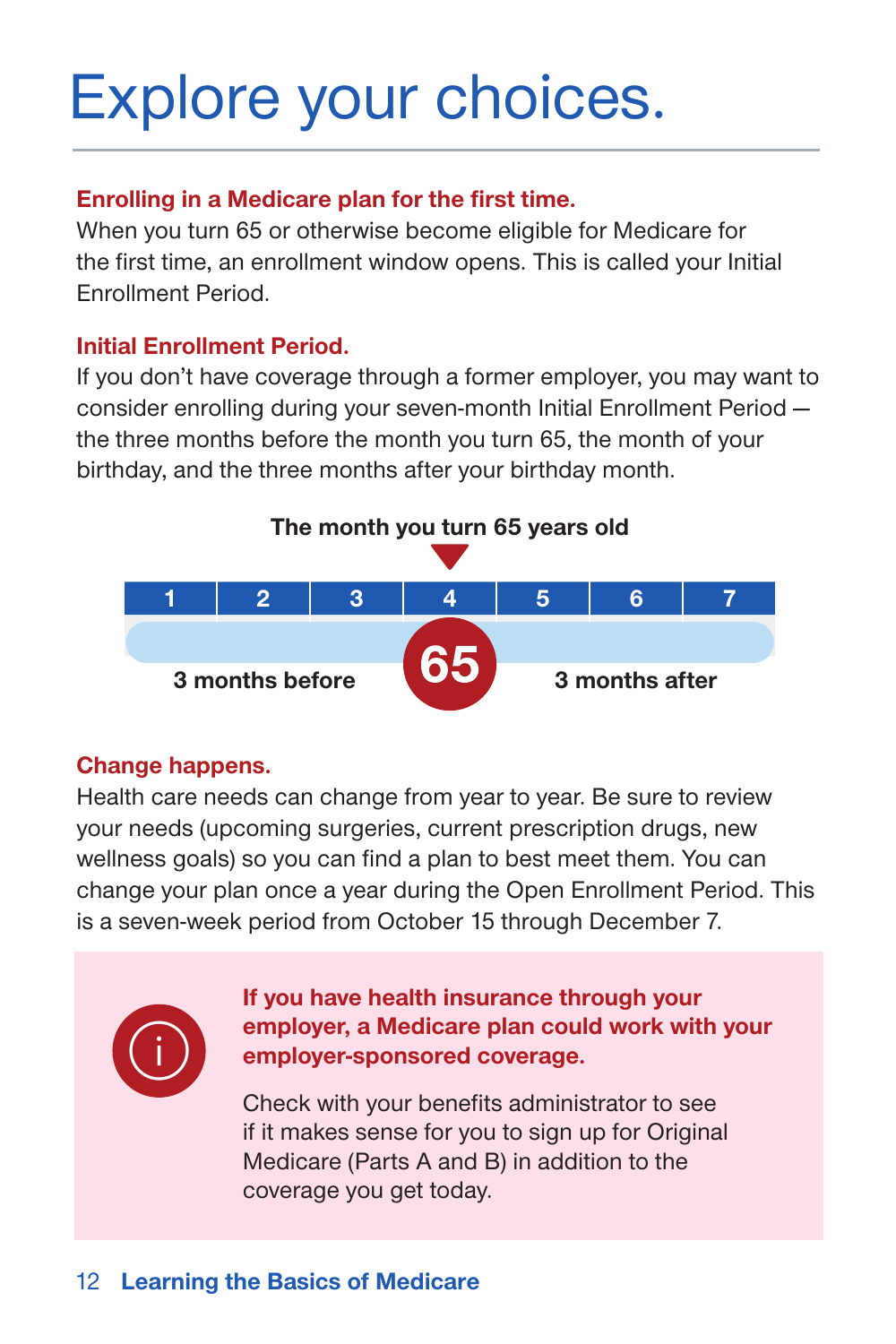# Questions to consider.

**Answer these questions that may help you get closer to understanding your Medicare coverage needs.**

Are you in good health or do you have chronic conditions?

Which prescription drugs do you take regularly? How much do you spend?

Which doctors do you see regularly and for what kind of care? How would you feel about seeing a new doctor?

How much do you travel and where?

Are you eligible for any health care coverage besides Medicare? Will you keep that coverage when you retire?

How much did you spend on health care last year? Do you expect similar costs this year?

How does health care fit into your budget? Will you need financial help to pay for Medicare premiums?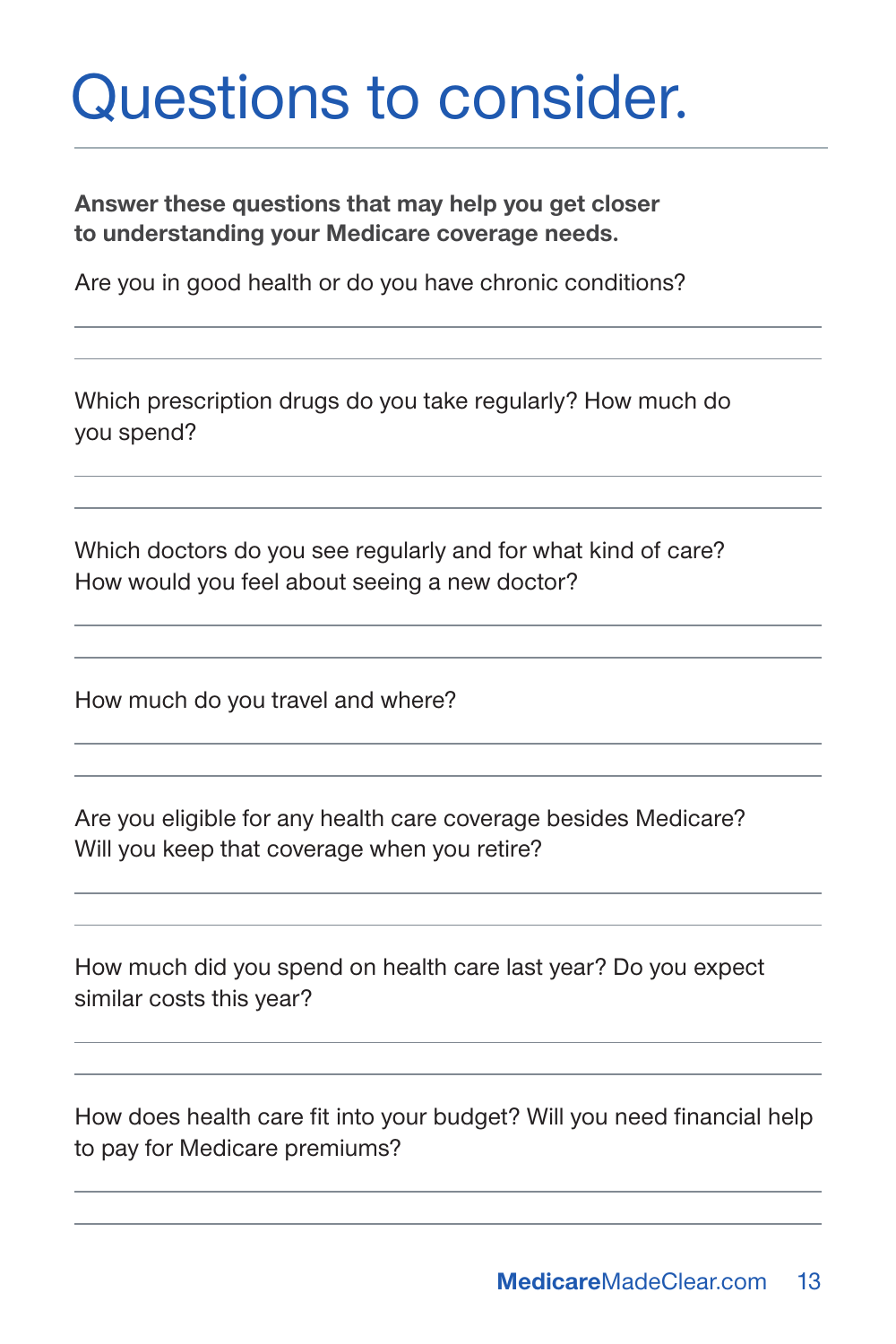# Where to get answers.

## **Additional resources.**

#### **Medicare Helpline**

For questions about Medicare and detailed information about plans and policies in your area, call **1-800-MEDICARE (1-800-633-4227),** TTY **1-877-486-2048,** 24 hours a day, 7 days a week. Or go to **Medicare.gov.**

#### **Medicare & You**

The official Medicare handbook for Medicare programs is updated each year. You can download a copy at the Medicare website or call the Medicare Helpline to request a copy. For online tools to find and compare drug plans, Medicare Advantage plans and Medicare supplement insurance plans, go to **Medicare.gov.**

#### **Social Security Administration**

For help with questions about eligibility for and enrolling in Medicare or Social Security retirement benefits and disability benefits, and for questions about your eligibility for help with the cost of Medicare coverage, call: **1-800-772-1213,** TTY **1-800-325-0778**, between 7 a.m. and 7 p.m., Monday through Friday.

### **Administration on Aging**

For help in finding local, state and community-based organizations that serve older adults and their caregivers in your area, call **1-800-677-1116,** TTY **711,** between 9 a.m. and 8 p.m. ET, Monday through Friday. Or go to **Eldercare.gov.**

#### **Your current health plan**

Your health plan's customer service center may answer questions you have about your current coverage. Call the number on your member ID card.

### **AARP®**

For information about Medicare and other programs for seniors, go to **AARP.org.** The AARP website offers educational materials about Medicare in its health section.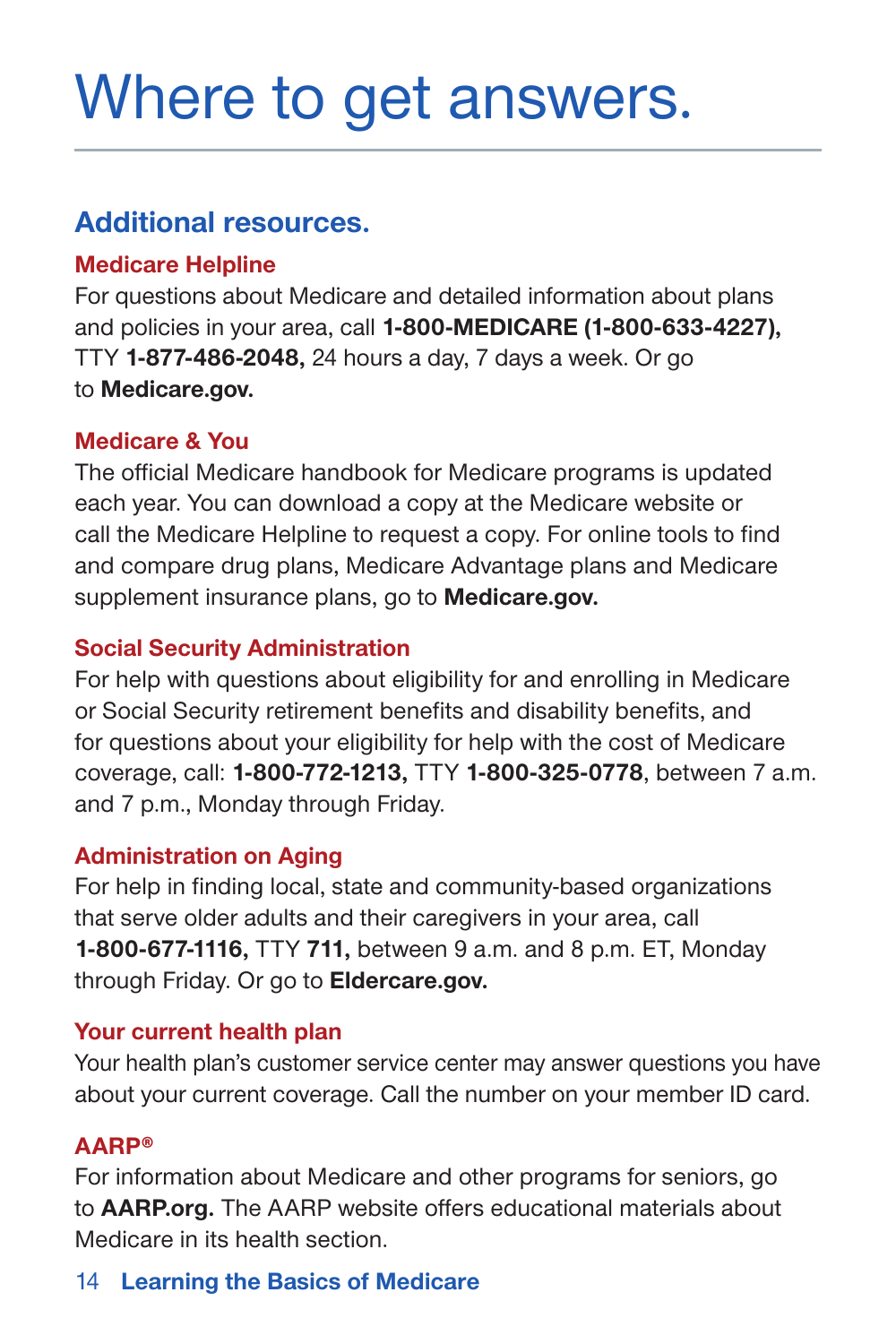## **Your state's resources.**

#### **Your state's Medical Assistance or Medicaid office**

To see if you're eligible for help with the costs of Medicare, call your state's Medical Assistance or Medicaid office. They can answer questions about programs like Program of All-Inclusive Care for the Elderly (PACE) and the Medicare Savings Program. You can also call the Medicare Helpline and ask for the number for your state's Medical Assistance or Medicaid office.

#### **Your State Health Insurance Assistance Program (SHIP)**

For help with questions about buying insurance, choosing a health plan, buying a stand-alone prescription drug plan or Medicare supplement insurance plan, and your rights and protection under Medicare, call your State Health Insurance Assistance Program. This program offers free counseling for decisions about Medicare coverage. In some states, this program is called the Health Insurance Counseling and Advocacy Program (HICAP). Find a local resource at **shiptacenter.org.**

#### **Your state's hospice organizations**

For information about hospice care programs in your area, call your state's hospice care organization. Call the Medicare Helpline to get the number.